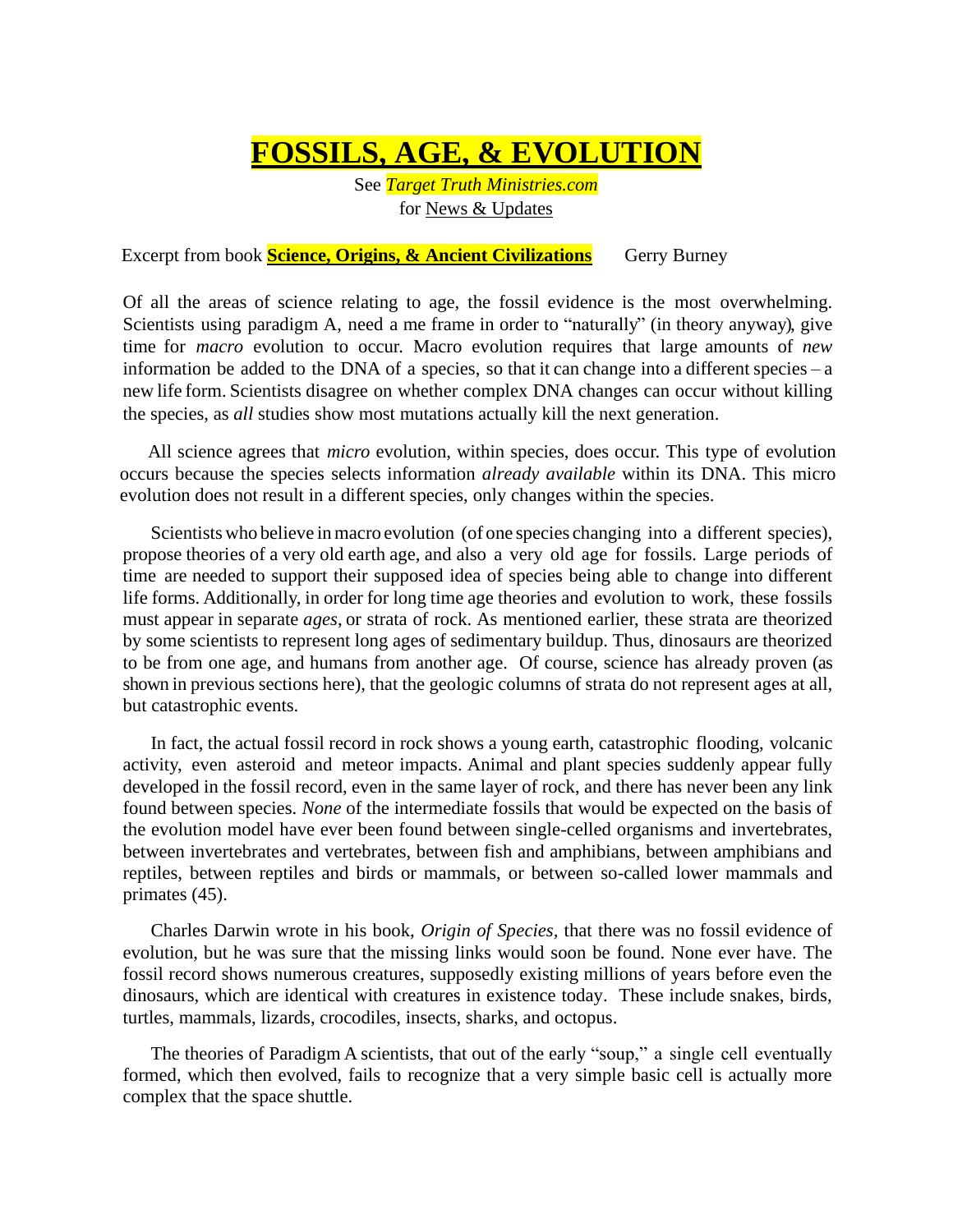Science has theorized that in the early planet (three billion years ago), that there must have been *no* oxygen, because oxygen would cause oxidation, which would kill any early life forms.

Scientists such as Dr. Morris (73), however, have discovered in ancient amber, air bubbles which indicate there was actually more oxygen in the past, than there is now. In a study in 2007, Alexander Kaiser, physiologist at Midwestern University, has determined that ancient bugs were able to grow to larger sizes because there were indeed higher levels of oxygen in the past.

Medicine today, shows that by increasing the oxygen for patients, they heal faster. Hyperbaric chambers are used to speed up healing by allowing the patient to recover with increased oxygen levels. While some would question how people could have lived so long in the past (as stated in the Bible), and what caused the dinosaurs and plants to grow so large in the past, others have pointed out that if the oxygen levels were fifty-nine percent higher in the past, then a water canopy could have filtered out all the harmful radiation, allowing for all these things. The dinosaurs would have been needed to mow all the grass, which would have been growing so fast and abundant.

The dinosaurs have always been a source of "old age" theories, because scientists using paradigm A, *assumed* the creatures lived and died before humans ever "evolved." However, these are just *theories,* and as we have already discovered, verifiable dating methods used on rocks, and fossils, give us a date of about 7,000 years ago. Supposed ages in the layers of rock, suggesting billions of years, are only theories, which evidence does not support.

But, one may ask, if these giant creatures were around when humans were, why don't we find fossil evidence of them together, and why are there no references to giant beasts in history? The answer is that we *do* have fossil evidence, and there are written references to these beasts in history. The word "dinosaur" didn't appear as a word until the late 1800's, and therefore, the recording of these creatures would use different terms—even the Bible uses word such as monster, dragon, beast, behemoth, leviathan, etc.

Naturally, one would expect to find fossil evidence, as these would be preserved in rock. However, if only a small population of these now-extinct species survived the catastrophic events thousands of years ago, of flooding and asteroid collisions, before written history, there would not be too many historically recent encounters to record, either in rock or on paper, but there are some.

In 1983, geologist Donald Patton reported on fossil evidence of dinosaur tracks and human footprints together, in Russia, Australia, and the United States. One fossil actually had the human print inside the dinosaur print. Dr. Carl Baugh, paleoanthropologist, reported on fossils in one particular area of Glenrose, Texas. There, they found 203 dinosaurs prints, 57 human prints, bones from atracanthrasaurs, a verified human finger bone, and an ancient hammer tool (70).

Dinosaur footprints are found in several layers, suggesting not thousands of years between layers, but that this dinosaur was trying to escape a flood, and climbed several layers to do so. Trilobites, theorized to be 600 million years old (which is ten times older than the dinosaurs), have been found squashed under a human footprint, according to Kent Hovind.

The Paluxy River site in Glen Rose Texas has caused many to pause, due to fossilized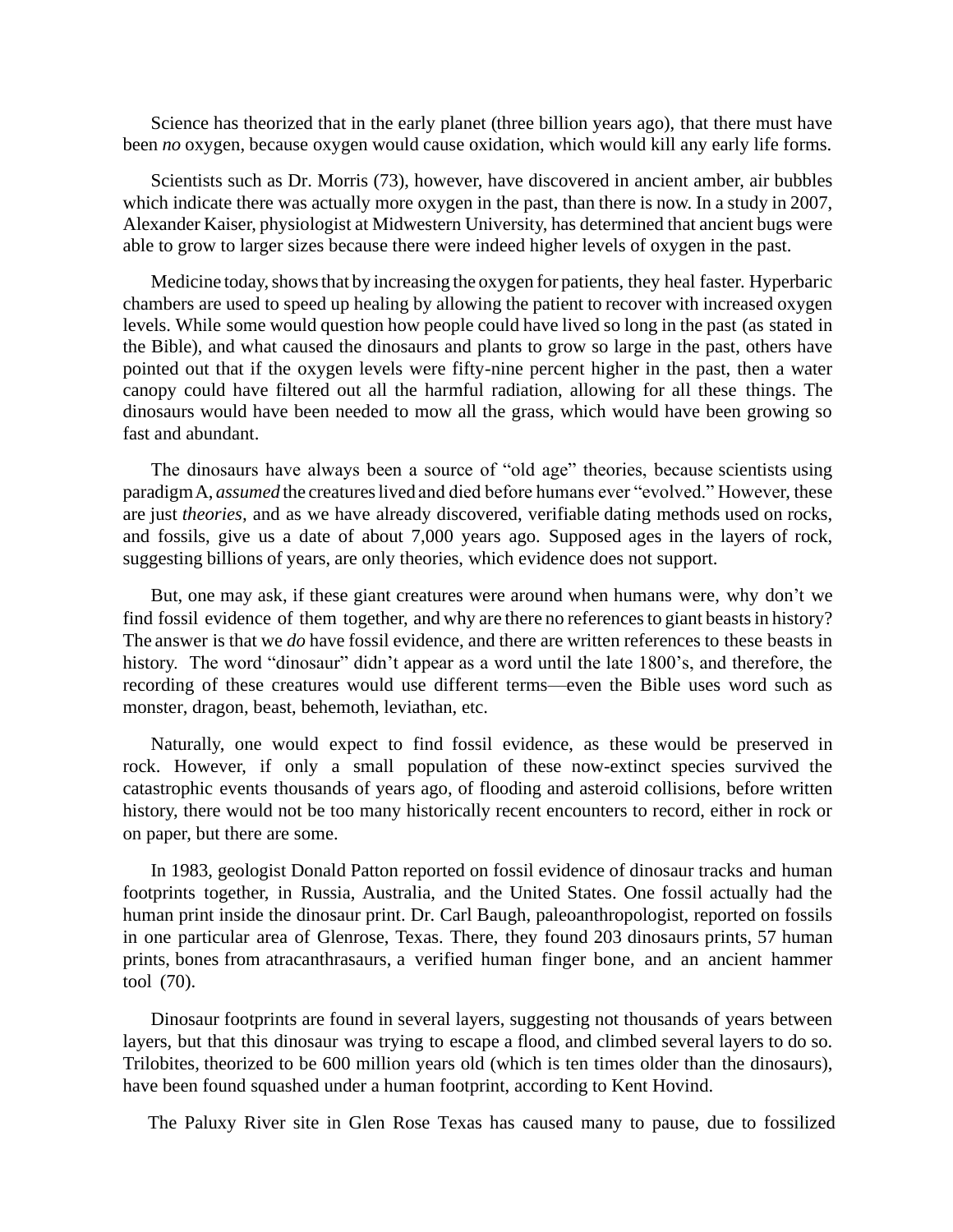dinosaur tracks which appear with human tracks. There have been many attempts to prove that these human footprints are actually human. The dinosaur tracks have been accepted by scientists, due to the rock area which correlates to the supposed old age of the dinosaurs, but few scientists will pronounce the other tracks as "human." However, more and more sites are being exposed with "human" tracks which appear in dinosaur era rock, or even with dinosaur tracks, and even other ancient life forms such as trilobites, which actually *predate* the dinosaurs.

Aaron Judkins from the Texas Institute of Omniology reports in "*Evolution and Human fossil Footprints*" of several sites—also from the Paluxy riverbed area, at Taylor trail site, and at the Upper Taylor Platform, at Mcfall Trail site—in Russian Turkmenistan, at the Koughitang-Tau dinosaur site—in Stinnett, Texas, at the Coffee track site—in Dinosaur Valley State Park, Texas, at the Delk track site—in Moenkopi Wash, Arizona—in Robledos mountains New Mexico, at Zapata track site—and in Antelope springs, Utah, at the Meister track site, where trilobites are commonly found. The human footprints found in these various sites have been found to have all the characteristics of "human" tracks, but because of their placement amongst dinosaurs and trilobites, they are dismissed as "unknown."

Many cultures throughout history have made reference to beasts, giants, or dragons. Such references appear in China,Japan,Australia, South America, India, Europe, England, and even in the Americas (71). We find that a Sumerian story, dating back to 3,000 B.C., tells of its hero encountering a huge, vicious dragon. When Alexander the Great marched into India over 2,000 years ago, they found the Indians worshiped huge reptiles that they kept in caves. Ancient American Indian drawings are done in the likeness of known fossil dinosaurs. From the Ta Prohm monastery in Cambodia dedicated in 1186, there is a Stegosaur carving on a column. Burial stones from Ica Peru, show dinosaurs and humans together. The tomb of Bishop Bell in England who died in 1496, shows a picture of a Sauropod dinosaur. China has a long history of dragon stories, and China, itself, is host to one of the largest dinosaur finds in the world. England has its story of St. George, who slew a dragon. In the tenth century, an Irishman wrote of his encounter with what appears to have been a stegosaurus. In the 1500's, a European scientific book, *Historia Animalium,* listed several animals (which to us are dinosaurs), as *still alive.* A well-known naturalist of the time, Ulysses Aldrovandus, recorded an encounter between a peasant, named Baptista, and a dragon, whose description fits that of the dinosaur, Tanystropheus. This encounter was dated May 13, 1572, near Bologna, in Italy. In 1980, on February 6, *The Melbourne Sun,* reported that more than forty people claimed to have seen plesiosaurs off the Victorian Coast of Australia, over recent years. In *Science Digest,* June 1981, and also in 1983, in *Science Frontiers, No. 33,* explorers and natives in Africa have reported sightings of dinosaur-like creatures.

 Dr. Carl Werner, in his book "Living Fossils," reports on how researchers have found many modern bird remains along with dinosaurs—yet museums do not display the bird fossils—only the dinosaurs. Evolutionary "theory" states that birds evolved *from* dinosaurs (meaning *no* bird fossils should exist along with dinosaurs). Dr. Werner visited 60 natural history museums, ten dinosaur dig sites in seven different countries, and of the 60 museums he visited, not one single fossil of the modern birds which had been found in dinosaur rock layers was displayed. Ironically, according to Dr. Bill Clemens (an evolutionary paleontologist), the only reason the bird fossils came to light, is because there was a science project to discover evidence to disprove that an asteroid impact caused the extinction of dinosaurs, (a study to see if modern animals existed prior to the impact—not just after). Dinosaur hunters look for dinosaur fossils, and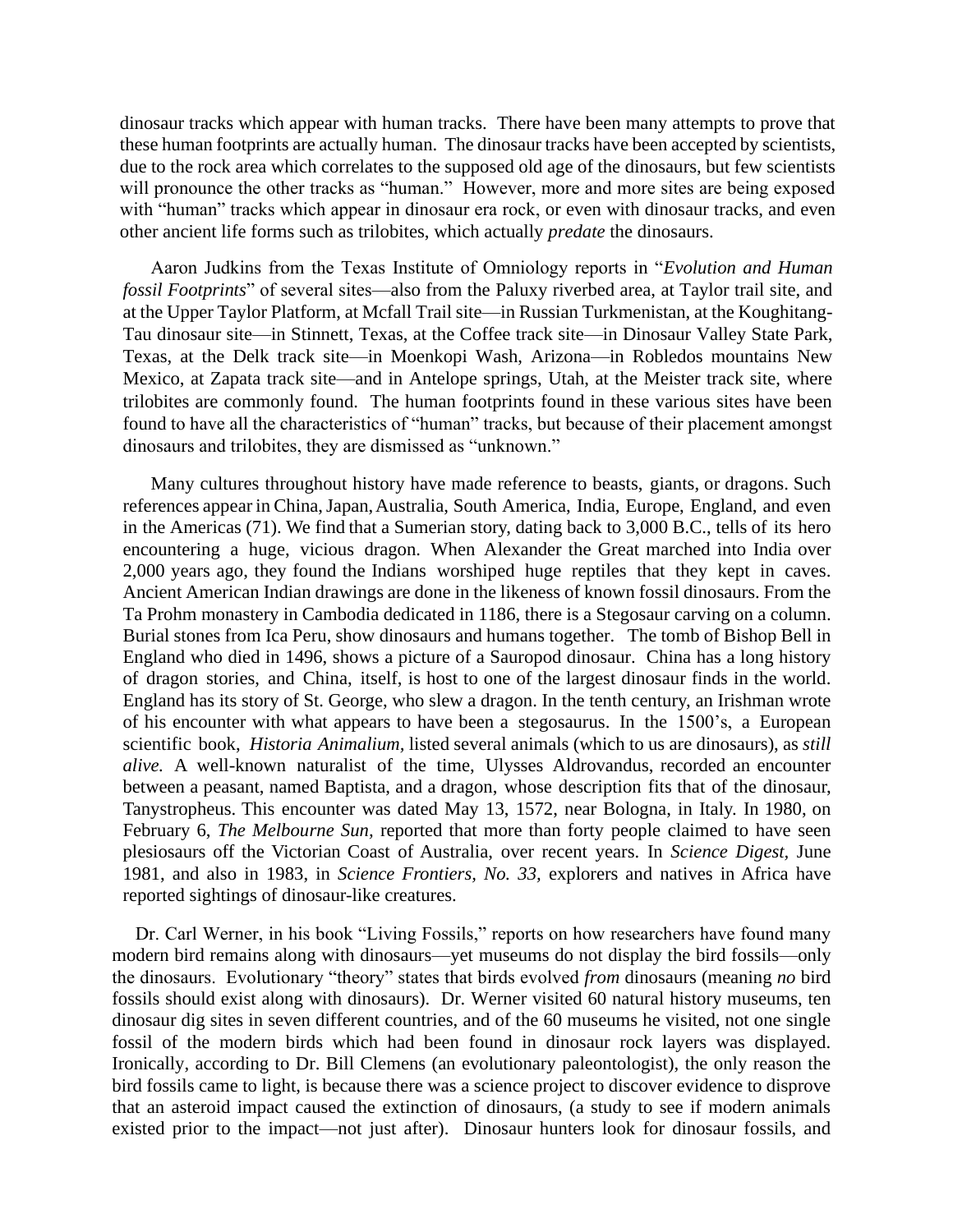anything else discovered is of no interest—there is no money or fame to be made by finding a modern parrot along with a dinosaur, supposedly 70 million years old.

The point of these references is that it is entirely possible for a small population of many species of currently extinct plants and animals to have survived those catastrophic events of 5,000 years ago, as measured by Professor Robert Whitelaw, of Virginia Polytechnic, in his paper titled, *Time, Life, and History in the Light of 15,000 Radio-carbon Dates.* Several species have become extinct, due to catastrophic events and climate changes; however, there is no proof that evolution was ever involved. In fact, all species appear suddenly, together in the fossil record, with *no* missing links having ever been found. Some have become extinct, and the rest are still living.

 In their book, *Forbidden Archeology,* in 1996 (85), Michael Cremo and Richard Thompson list pages of human fossils and artifacts found in rock strata, dated by the conventional means of paradigm A, to be millions, even billions of years old. All this evidence of human beings, living supposedly before the age of the dinosaurs, suggests either evolution is totally false, or a massive catastrophic event took place.Acatastrophic event would account for the geologic strata being the way it is, not billions of years of sedimentation. Either way, the conventional view of science cannot be defended, and new theories are needed.

 *Acts and Facts* magazine, June 2008, published actual pictures of various dinosaurs cut into rock (or depicted on drawings, etc.), by ancient cultures in Cambodia, Peru, Mexico, and North America. These all pre-date the "discovery" of dinosaurs in the 1800's. Obviously, humans and dinosaurs did co-exist as these pictures of what we, today, call dinosaurs are clearly pictured by early humans in these drawings and carvings.

The Associated Press released a news story, in December 1994, reporting that scientists discovered, in Australia, living trees that were thought to be "extinct" trees that were *believed* to have disappeared between the Jurassic and Cretaceous "ages" theorized to be 150 million years ago. In 2007, in New Zealand, similar finds were made. Obviously, these trees only went undiscovered for a few thousand years.

Additionally, Scott Woodward, a microbiologist at Brigham Young University, who is best known for identifying the genetic markers that led to the recent discovery of the defective gene causing cystic fibrosis, and also for his work with the Egyptian government in using DNA to untangle the family relationships of ancient

dynasties, has shown that evolutionists are wrong in their theories of birds and reptiles evolving from dinosaurs. Dr. Woodward's studies of dinosaur DNA shows *no* relationship to birds or reptiles. The dinosaurs were their own group and they died. No long ages for evolution to occur are necessary.

It is very interesting that dinosaur bones, which supposedly died millions of years ago, turning into stone,are now able to give scientists soft tissue and blood, so as to extract DNA to study. In 2005, Mary Schweitzer of North Carolina State University, along with Bob Harmon, fossil preparer of the Museum of the Rockies, announced that soft tissue taken from dinosaurs, which has not fully fossilized, may be able to provide DNA data. In 2006, Philip Currie, curator of dinosaurs at the Royal Tyrrell Museum of Paleontology, and Eva Koppelhus, researcher, noted that *most* fossil dinosaur bones still contain the *original bone*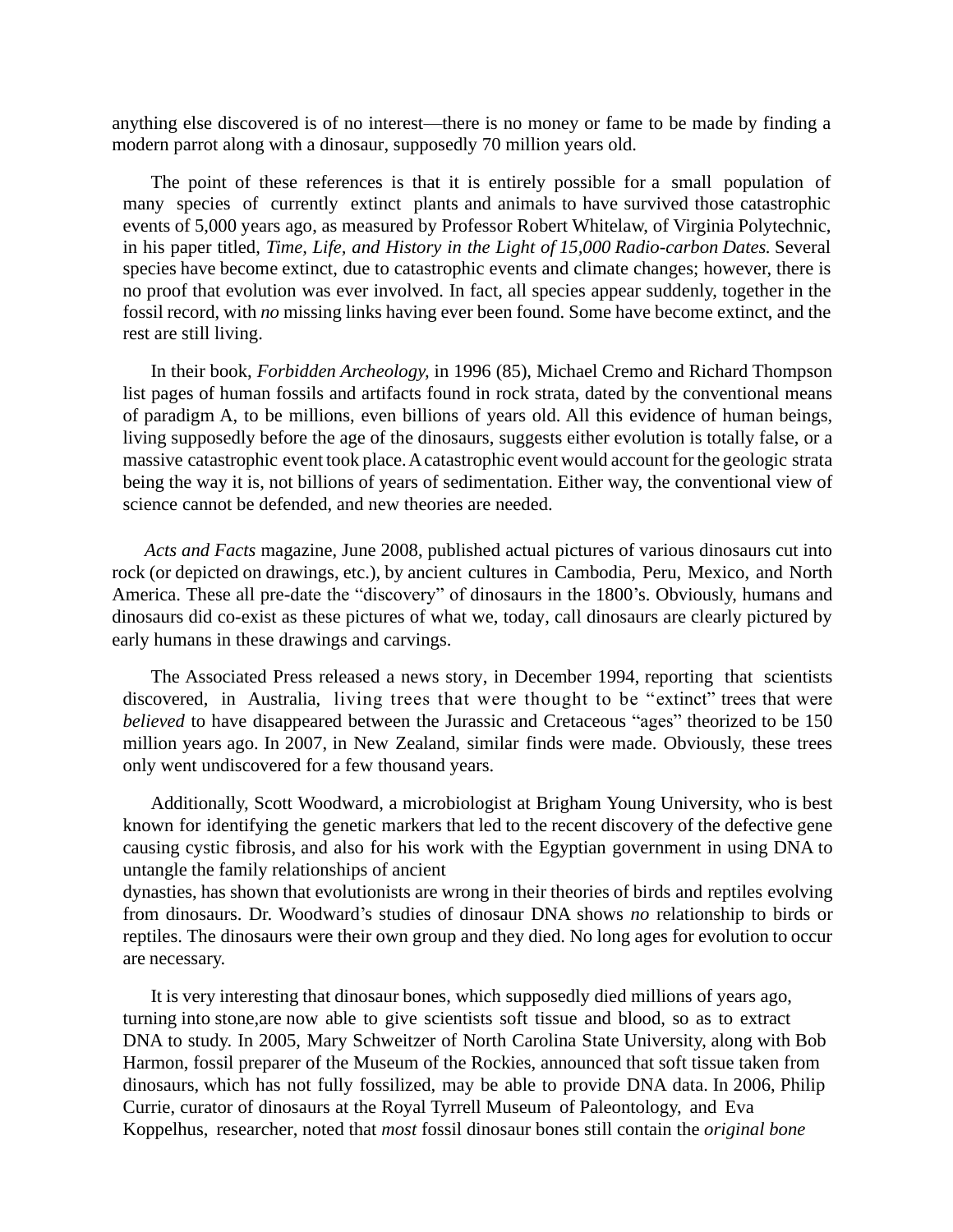(*not* actually fossilized, indicating recent burial). It was reported in 2015-2016 in *Science News*, that a 48 million year old horse had soft tissue within it of its uterus and placenta, and that "*the reproductive tract looks much like that found in horses today*." Frank Sherwin M.A., reported in 2015, that in Canada plant tissue 53 million years old has been found with "*exquisitely preserved unfossilized wood and leaf*." Also, protein had been discovered in dinosaur eggs from the early Jurassic. *Lifescience Magazine* reported in 2015 that fungus was found preserved in 2.7 million year old sediment—"*We've found diatoms and the nucleic acid (DNA) preserved in sediment for millions of years.*"

A *Smithsonian* magazine article by Clayton Phipps titled "Dinosaur Cowboy" reported how scientists for many years have reported discoveries of dinosaur "fossils" which are actually not truly "fossils." Scientists have reported that many dinosaur discoveries are actually of bone and tissue…even soft tissue which may hold DNA, and not actually fossilized bone (bone is only a fossil if it has been replaced by minerals to form a rock record of the original bone). "*There's an entire skin envelope around the dinosaurs. They're basically mummies. There could be soft tissue inside*." Currently, these dinosaur discoveries are being housed in a storage facility at an undisclosed location in New York per the *Smithsonian* article. In 2017, it was reported that Dr. Adrian Lister,a British paleobiologist, stated how difficult it is to study DNA fragments from the Ice Age, convincing him that DNA cannot possibly last for millions of years.

 *Science News*, in 2012, reported on human fossils supposedly 95,000 years old, still being testable for DNA. In 2016, *Science News* reported "exceptionally well preserved soft tissue which are the remains of a ventral nerve cord 520 million years old. Brian Thomas M.S., in 2016 reported on Duck Billed dinosaur soft tissue 80 million years old revealed ten different proteins with sequences of amino acids intact, even though science reports all protein structures cannot last beyond one million years. Scientists are debating this problem of testable DNA from fossils over 10,000 years old. Scientists Woodward, Weyand, and Bunnell, in an article in *Science* titled "*DNA Sequence from Cretaceous Period Bone Fragments*" have verified that the half-life of DNA has been determined to be 521 years (meaning that half of the testable DNA is untestable after 521 years—it deteriorates to a point where the chemical sequences become too short for modern science to sequence). Every 521 years, half of the remaining DNA is destroyed, making it impossible for DNA to be testable beyond the outer limit of 10,000 years. The DNA *sequences* cannot survive beyond 10,000 years, and absolutely *all* DNA chemical bonds are totally destroyed in 6.8 million years according to an article in *Popular Science* in 2013, reporting on test results from scientists in the "Proceedings of the Royal Society B."

 Still, *Science News*, in 2012, along with *Nature*, reported that dinosaur discoveries in northeast China, dated to be 125 million years old, contain "*well preserved ancient dinosaurs, along with their soft tissues*." Acts & Facts reported that soft tissue is being studied by scientists on Mosasaur fossils from 80 million years ago, and these tissues include eye retina, skin, and hemoglobin.

 Dr. Adrian Lister, Paleobiologist, stated in studies in 2017, that DNA cannot survive in very old bones. Depending upon burial conditions, DNA cannot survive beyond 50,000 years…perhaps up to 1 million maximum. Therefore, he concludes, dinosaurs cannot be 50 to 125 million years old. Yet, in 2016, some scientists were still reporting on soft tissue and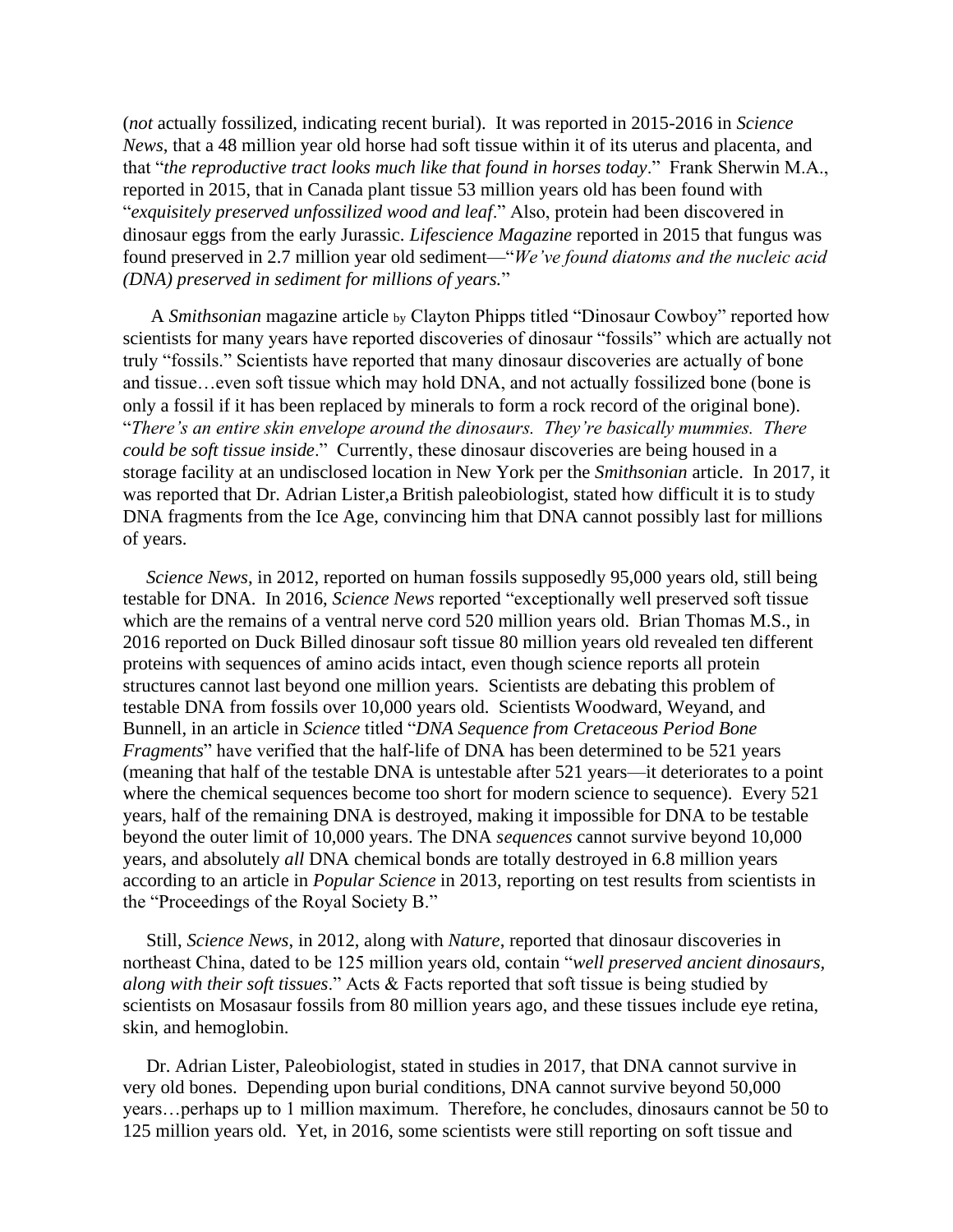blood vessels from dinosaurs revealing DNA samples.

Further studies by George Poinar, Professor of Entomology at the University of California, and Raul Cano, Molecular Biologist of California Polytechnic State University, on DNA extracted from bees in amber, tested to be 20-40 million years old, by conventional scientists using parameters of paradigm A, have shown the "older" DNA to be the *same* as DNA found in modern bees *today*. Again, there is no evidence of evolution, or millions of years.

Brian Thomas M.S., in 2014 reported on finds in Burma/Myanmar where parts of birds, reptiles, fish, clams, plants, and mammals, were trapped and preserved in amber resin in strata near or below dinosaur fossils (by coal deposits assigned ages of 100 million years), and these various life forms look just like today's versions.

Even Charles Darwin recognized this problem, as he states in his book, *Origin of Species:*  "*Long before the reader has arrived at this part of my work, a crowd of difficulties will have occurred to him. Some of them are so serious that to this day I can hardly reflect on them without being in some degree staggered. Why, if species have descended from other species by fine graduations, do we not see everywhere innumerable transitional forms? Why then is not every geological formation and every stratum full of such intermediate links? Geology assuredly does not reveal any such finely graduated organic chain, and this, perhaps, is the most obvious and serious objection which can be urged against the theory."*

In the foreword of the centennial edition of Darwin's *Origin of Species,* published as part of *Everyman's Library Series,* Dr. W.R. Thompson writes: "*As we know, there is great divergence of opinion among biologists, not only about the causes of evolution, but even the actual process. This divergence exists because the evidence is unsatisfactory and does not permit any certain conclusion. It is therefore right and proper to draw the attention of the nonscientific public to the disagreements about evolution. But some recent remarks of evolutionists show that they think this unreasonable. This situation, where men rally to the defense of a doctrine they are unable to defend scientifically, much less demonstrate with scientific rigor, attempting to maintain its credit with the public by the suppression of criticism and the elimination of difficulties, is abnormal and undesirable in science*."

A physiologist with the U.S. Atomic Energy Commission, Dr. T.N. Tahmisian, says: "*Scientists who go about teaching that evolution is a fact are great con men, and the story they are telling may be the greatest hoax ever. In explaining evolution, we do not have one iota of fact*."

Our school textbooks often reference such things as "horse evolution," and "human embryo evolution," which are known to have been fabricated. These false evolutionary pictures are still in the textbooks supposedly because of lack of funding to replace them, according to educators.

Archeoptrics, a perching bird, which is theorized as a transitional link between dinosaurs and birds, was discounted as a link in 1986 by scientists, but is still referred to by school textbooks, and also still in science articles in periodicals.

Herbert Nilssen, Director of Botany Institute, Lund University, states: "*It is not even possible to make a caricature of evolution out of paleo-biological facts. The fossil material is now so complete that the lack of transitional series cannot be explained as due to the scarcity of the material. The deficiencies are real, they will never be filled. The idea of an evolution rests*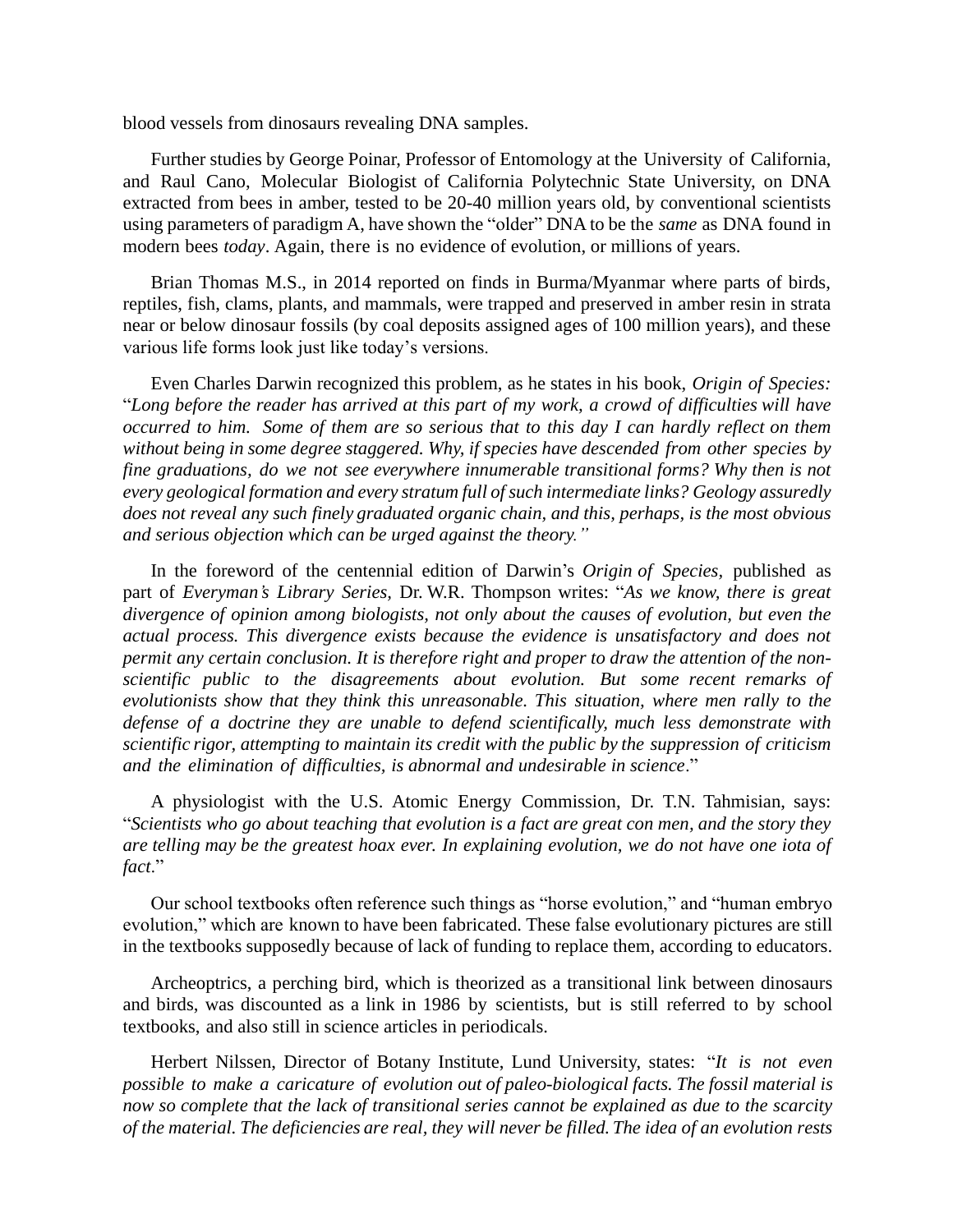## *on pure belief*."

Professor John Koltz (66) wrote: "*In what is known as the Cambrian rock strata period, there is literally a sudden outburst of living things of great variety. Very few of the groups which we know* 

## *today were not in existence at the time of this Cambrian rock*."

 One of the problems of the Cambrian outburst is the sudden appearance of all these forms. All the animal phyla are represented already in the Cambrian strata. Two independent teams of paleontologists under D. G. Shu, and also Chen, Huang, and Li, reported in *Nature* science magazine in 1999, that all phyla have now been identified in the Cambrian layer, meaning that all life forms appear suddenly, at the same time, all phyla together at once. Evolutionists, in 2007, recognized that *trilobites* show their greatest variability in the beginning of the fossil record, in the Cambrian layer. Since that time, species have shown degeneration, and in more recent times, there are less varieties within species—just the opposite of what one would expect if evolutionary processes were creating new DNA information, and new life forms.

 Tim Clarey PhD., in 2014, reported on how the Cambrian layer (the oldest layer), seems to preserve a record of a flood, and not eons of burials. Even Trilobites (creatures with compound eyes), the *theorized* oldest of creatures, are preserved in rolled up positions indicating they were buried while still alive. No transitional life forms are found. All life suddenly appears and is buried in the Cambrian. Within the Cambrian are found life forms with jointed legs and appendages, muscle systems, exoskeletons with a molting process of growth, antennae and nervous systems, respiratory organs and blood circulation systems, complex mouth parts, and jellyfish with triggered harpoon stinging cells. No transitions exist. Some life forms have gone extinct, while others still exist today.

World-renowned paleontologist George Gaylord Simpson (67) has stated: "*Fossils are abundant only from the Cambrian onward. Darwin was aware of this problem. Fossils would provide the only direct evidence of the earliest living things, (missing links), but none have been found.*"

The hope of establishing a missing link between man and ape was dealt a serious blow when anthropologist, Richard Leakey, published evidence that Australopithecines were long-armed, short- legged, knuckle-walkers similar to extinct African apes (68), and in all probability, were just an extinct ape species. Even more shattering, was Leakey's discovery in 1972. He found bones which were similar to those of *modern* man, but were dated much *older* than Australopithecus and Peking Man (50, 69). Again, no missing links. Humans and apes appear simultaneously.

*Archeology*, Jan/Feb. 2008, reported that at Lake Ileret in Kenya, bones from modern man have been found together with bones of "homo habillis," supposedly millions of years old – oops.

It is interesting that the image of "ancient man" is of them living in caves. Actually, all fossils found in caves have been shown to be fully human. And, even today, people still live in caves, and still make stone tools. All these so-called fossils of theorized "human links" are *not* found in caves.

In their book, *Forbidden Archeology,* in 1996 (85), Michael Cremo and Richard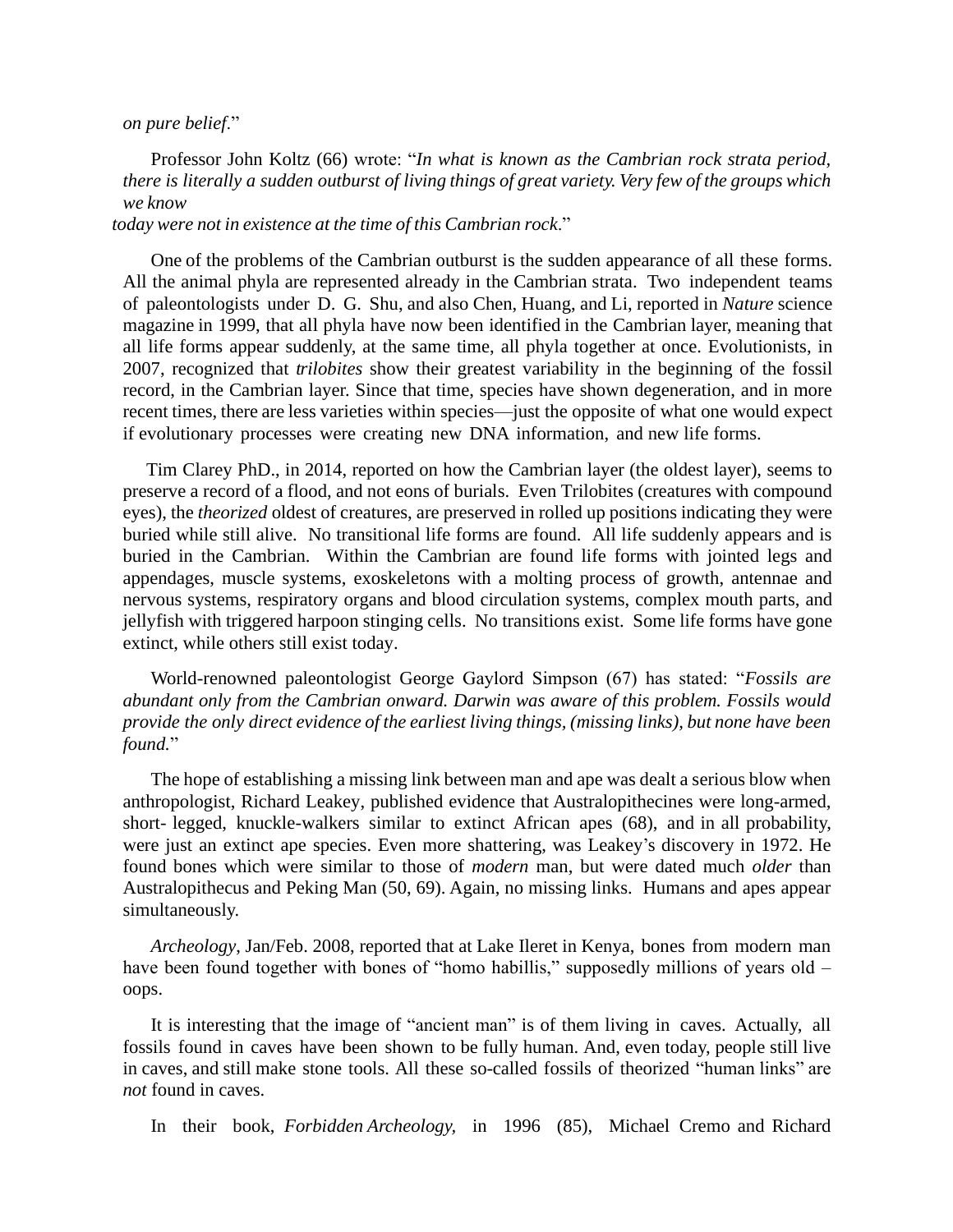Thompson commented on these finds by Richard Leakey, as well as many others, and they concluded: "*Given the total body of available paleo-anthropological evidence, we can only conclude that something must be seriously wrong with our current scientific picture of human evolution*."

The fossil record actually documents the *separate* origin of primates and all other forms (46). There are *no* fossil traces of a transformation from an ape-like creature to humans (47). The fossils of Neanderthal man are now classified as a human species, with no link to apes (48), and this was confirmed in *Science* in 2010, and confirmed again in 2019 by Dr. Robert Carter. Ramapithecus was once considered to be partly manlike, but is now known to be fully ape (49). Piltdown man and Nebraska man, once thought to be missing links, have been proven false (51). Recent detailed evidence has caused theories on the evolution of the horse to be discarded, as the fossil record disproves any possibility of evolution (52).

In an effort to support evolutionary theories and fit the famous "Lucy" bones into human ancestry, and date them to four million years ago, science is using other related bone finds as supporting evidence. The recent discoveries of the Ananemsis series of bones are being used for this purpose. These fragments total 21 pieces, and are from two separate finds, 100 miles apart from each other. One arm bone from the first find, thirty years ago, was deemed human and would not fit with the other fragments, which were ape-like. This arm bone was shelved by scientists, because they couldn't explain how a fully human bone was mixed in with evolving links, assumed to be four million years old.

This problem surfaced again recently, with the new discovery of a second set of fragments found in this same Kanapoi area of Africa. In this find, a shin bone ( also very much human), was discovered with a group of supposedly four million year-old ape-like bones. It should be noted that all these bones and fossils are dated by the "geology" of the area, so theories and assumptions abound. Science cannot explain why ape-like, theoretically transitional bones, four million years old, are found with fully human bones just like ours. Of course, only the supposedly four million year bones were made public.

 *Scientific American*, in 2009, reported that the "*Tree of Life*" (the familiar tree of evolution), has been completely wrong all these years and must now be replaced with a radically new model. The article focused on the recent discovery of the fossil "Ardi," which supposedly gives a new picture of how evolution led to humans. This is one more example of science revising their hypothesis to accommodate new finds, but never recognizing that their basic assumptions of age are flawed. Science has since determined that the fossils of Ardi were so poor (bones seriously crushed, the feet having a huge opposable toe, and no arch like human feet, etc.), that it is now thought to be just another example of an extinct primate.

William Hoesch, MS, geologist, in an article titled: "*How Coherent is the Human Evolution Story?*" notes that leading anthropologists find the differences between various human fossil categories to be so small that they have wondered "in print" if Homo Sapiens and Homo Erectus are one and the same. They also noted that many so-called "old traits" are actually found in some current families of humans, such as Eskimos. They also noted that supposedly "older" human forms are found also in "later" rock strata, and supposedly "later" forms are found in "older" rock strata. Furthermore, these anomalies are not rare, but numerous.

Science has argued about whether Neanderthal DNA is within the range of modern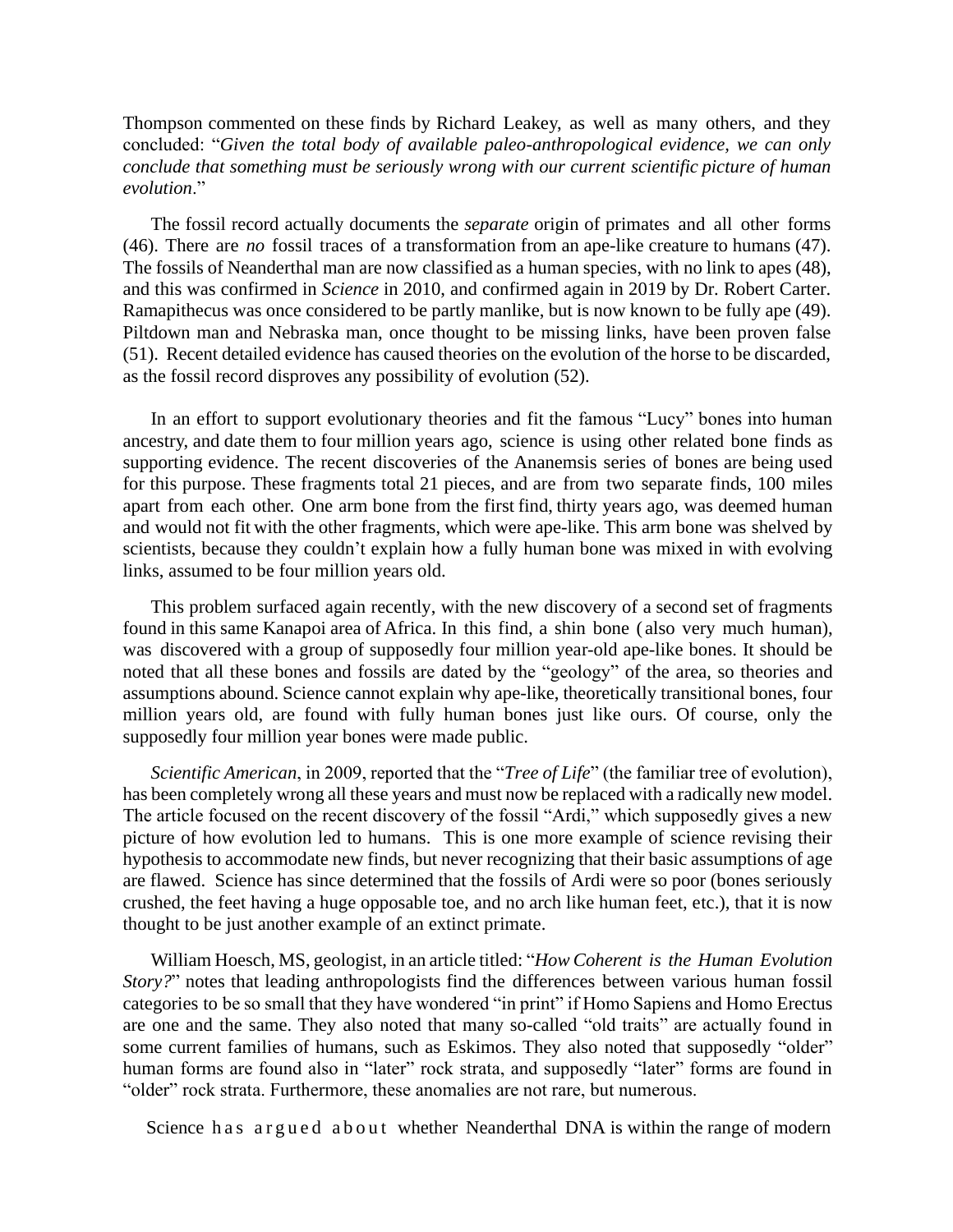human or not. Some scientists are theorizing that Neanderthal may have interbred, while other scientists say there was never any relationship between them and other humans. This is discussed by Matthais Krings in "*Cell #9,*" and it appears that this is a case of *micro*-evolution, where there are divergent species within the humankind, but not *macro*-evolution where humans evolve from primates.

 In 2016, scientists reported in *Science News* that Human DNA has now been discovered in Neanderthal bones. Jeffery Tomkins PhD., reports that sequences of Neanderthal and Denisovans actually match Human sequences 99.7% to 100%.

 Christoph Zollikofer, Anthropologist, has reported on a skull claimed to be 1.8 million years old, that shows that many old skulls actually are quite similar to modern man, and that all the various supposedly different species were actually all just one species—Homo erectus.

 Today, evidence points towards many human types (species) actually living at the same time, and intermarrying together. The "evolution" being uncovered is of the micro type, where people develop different bodies (short, tall, heavy, light), and other features typical within any biological group. No proof of macro-evolution has been uncovered from kind to kind (primate to human). *Science Illustrated,* in 2012, stated that extremely well-preserved entire skeletons that have not disintegrated in two million years, are laying on the surface of the ground. Obviously, if the DNA is still available, this means that the human fossils are actually all recent—meaning that many species existed together in the same time period—no millions of years for evolution. *Science News* in 2012, in an article: "*Tangled Roots,*" reported clear signs of interbreeding of human types, and this conclusion was due to recovering DNA from various human types, supposedly hundreds of thousands of years old. This will require the dominant theory of human development to be revised. These scientists now conclude that there is a need to test the DNA from *bone* samples, from museum *fossils* (note these "fossils" are actually "bone" and still have DNA to test)*,* from all over the world, of all these various human types, to determine just how we are all interrelated.

Science is quick to point out in textbooks, that the difference between primates and human DNA is only one percent. At first, this sounds like we are so close, that only a couple of mutations could possibly cause a human to be born to a primate. But, one percent is equal to *30 million* nucleotides, out of the three billion in the DNA structure. As of 2004, new evidence actually pointed to a three percent difference, not one percent. Dr. Tomkins (Ph.D. in Genetics from Clemson University), reported in 2013 that for the primary chimp chromosomes (autosomes), the amount of optimally aligned DNA sequence provided differences between 24-34 percent nowhere near only one percent.

One of the "oldest" of human fossils, a skull #1470, discovered by Richard Leakey, theorized to be 2.8 million years old, actually looks more human than newer fossils (101—pg. 240-241).

*Science News* reports in 2014, that scientists have been forced to theorize the split from chimps to humans began much farther back in time—13 million years ago or more, now, due to lack of evidence to support *theories* of human evolution—the evidence is too elusive and the more we know about DNA makeup, the more changes are needed—thus the need for more time.

There clearly is no reason to accept, as *fact,* the theory that dinosaur bones, and other fossils, are millions of years old.As has already been shown, Carbon-14 dating, radiometric dating, and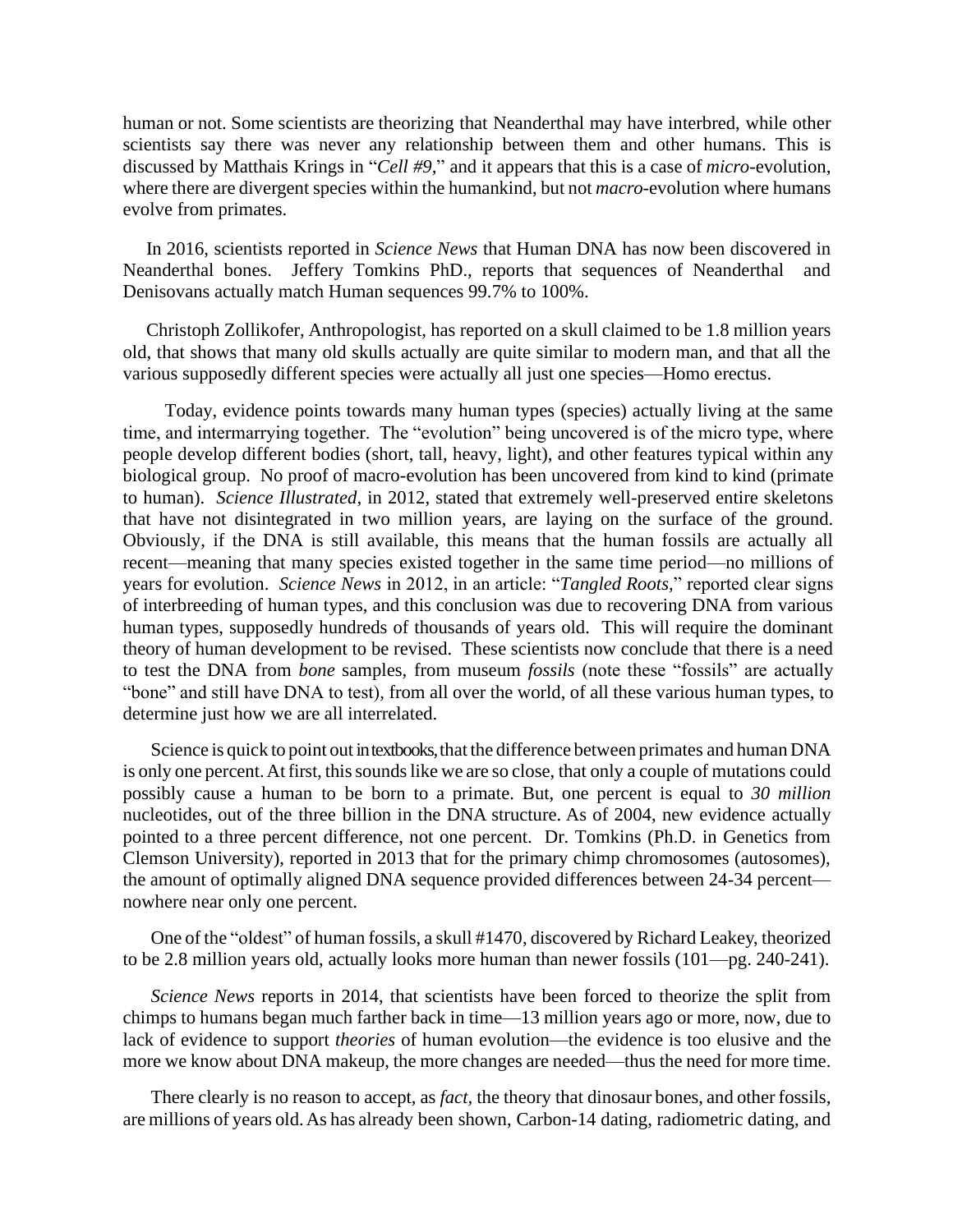DNA methods are subject to many variables and assumptions about the geologic strata and their theorized ages, as proposed by scientists using paradigm A and long ages for evolution. Fossil evidence is found in several strata, even on the top of Mt. Everest, and all life forms are recorded in the fossil record, fully developed, and all in the same strata (all from the same age).

Many of the life forms in the world point to a common age. The oldest tree, the Bristle cone pine in Las Vegas, Nevada, dates to 2,590 B.C., and the ones in Israel date to 2,300 B.C. The Great Barrier Reef in Australia dates to 2,250 B.C. The oldest calendar in the world, the Chinese calendar, dates to 2,680 B.C. The Sahara Desert expands 4 miles each year, and dates to 2,250 B.C. The scholars who study the Bible place the great flood, which would have reset life timelines, roughly at 2,550 B.C. These dates all point toward a common beginning.

All this evidence supports the scientists using paradigm B and young age. They use only observable data, which points to catastrophic events and flooding, resulting in the variations in radiometric data, and also accounting for the evidence of fossils across the various strata and mountains. Additionally, these catastrophic events would account for the great extinctions of dinosaurs and other species.

Concerning evolution, in November 1992, Jeffery Levinton, Professor of Ecology and Evolution, at the State University of New York, in an article in *Scientific American* (72), wrote: "*A Cambrian explosion in animal diversity certainly did occur."* Evolutionary biologists are still trying to determine why *no* new body plans have appeared during the past half a billion years. Attempts to find an answer with the tools of molecular biology have been inconclusive. Biologists postulate that the sequences of nucleotide bases in DNA and of amino acids in proteins mutate at approximately constant rates; the sequences can, therefore, be used as a kind of molecular clock. Evidence obtained by sequencing the 185 ribosomal RNA (molecules that aid in the synthesis of proteins), from various species suggests that many of the phyla appeared almost *simultaneously.*

Professor Levinton goes on to say: "*Just as all automobiles are fundamentally modeled after the first four-wheel vehicles, all the evolutionary changes since the Cambrian period have been mere variations on those basic themes. All in all, the facts still point to an explosion of complex life near the beginning of the Cambrian period. The actual extent of that explosion can be appreciated only by looking critically at the fossil record*" (72).

Chinese paleontologist, Hou Xian-quang, in separate fossil discoveries, in China, has reached the same conclusion: That all forms of life which exist today appear *suddenly* in the fossil record,

fully developed, all at the *same time*, with no "links" having been found (74).

 Scientists using paradigm B, place the age of the earth and life between 6,000 and 15,000 years old, based on evidence, much of which has been presented in this book. These include measurements of corrected Carbon-14 dates, correlated to account for early catastrophic events, earth and solar system magnetic data dating, fossil evidence of the sudden appearance of all species, fully developed, at the same time, with *no* missing links ever having been discovered, also measurements of coal, oil and gas formations and helium accumulation data, and many, many other areas already discussed.

Dr. Gish, professor of Natural Science, explains how all science agrees with the *Second Law*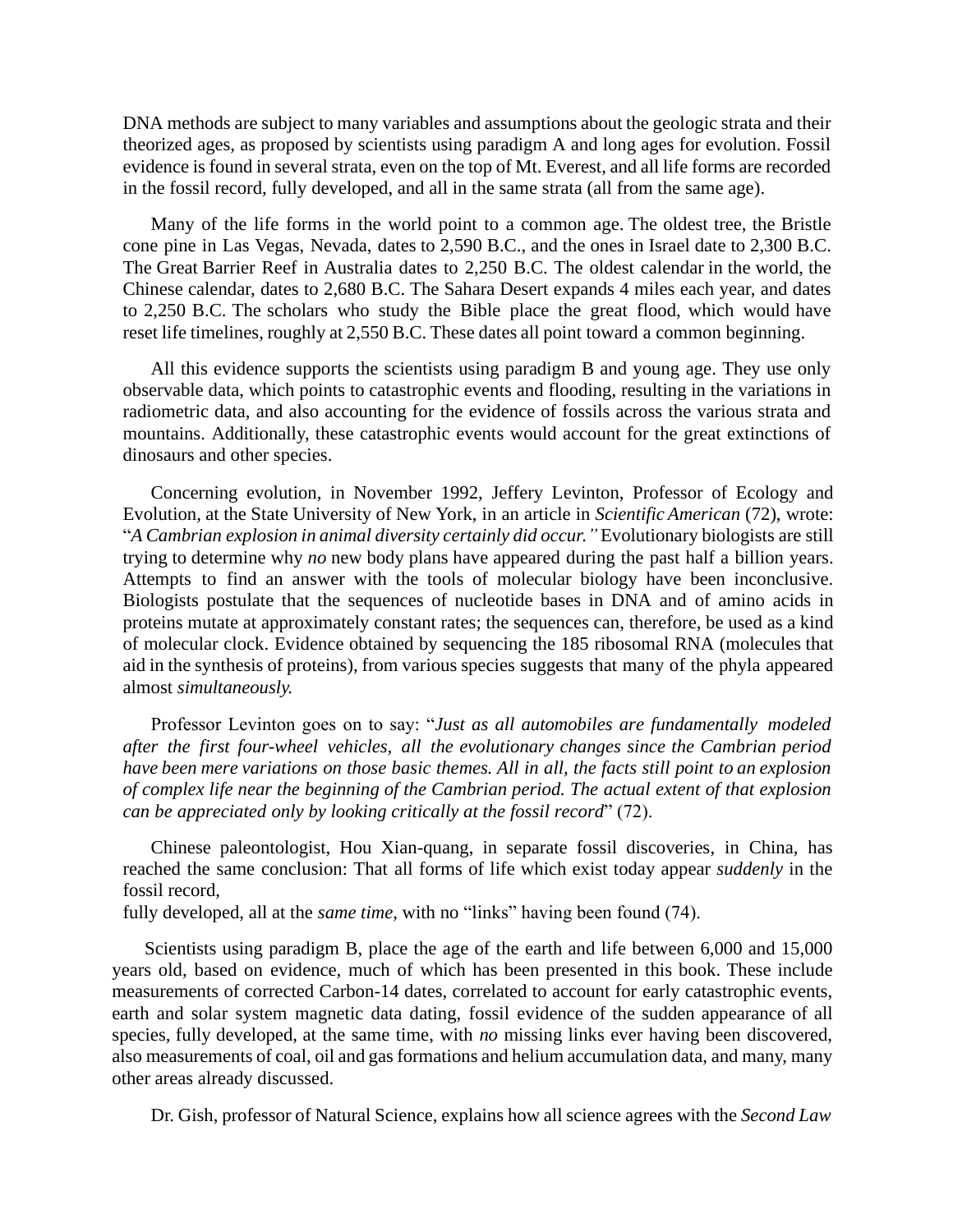*of Thermodynamics,* which describes all natural processes as going from order to disorder from complex to simple. Many scientists, however, still *believe* in the evolution of matter and life evolving from simple to complex (given enough time), even though the natural laws of science *disprove* this. The key word is "believe." The evidence says *no*.

The problem for life originating *naturally* is that science has discovered that DNA, proteins, RNA, and the cell are all required to develop *simultaneously*. None can exist without the other. Fred Hoyle, British Astronomer, and Francis Crick of the Salk Institute of Double Helix fame, have each suggested that life could not have begun without some unknown outside influence (space aliens).

DNA, which stores genetic information (the blueprints of life molecules), cannot function without proteins, and RNA molecules.

RNA (which transports the correct blueprints to the proper location site for life molecules), cannot function without proteins, DNA molecules, and a cell.

Proteins cannot function without DNA and RNA molecules.

A cell cannot survive without RNA molecules.

Dr. Francis Crick, Nobel Prize medalist in DNA, says there is *no* mathematical possibility of DNA occurring naturally. DNA is a binary 4-bit code, multiplied thousands of times. Life is intelligent software, not simply chemicals and elements. It takes*millions* of these 4-bit codes to make even a simple cell, much less a complex organism. There is actually more data encoded in the DNA of a single cell than there is data required to construct the space shuttle.

In 1999, in *Nature*, there are two references to mutations actually threatening life's survival, as opposed to the theory of mutations being a source of evolving. These were discussed by James F. Crow, Adam Eyre-Walker, and Peter D. Keightley. Their conclusions are that the harmful mutation rates in advanced species are extremely high. So high, in fact, that theories of species evolving in successive generations is highly doubtful, and calls into question any scientific evidence of life evolving through the process of mutations.

Early in 2008, Dr. Barney Maddox, referring to studies reported by J. Sanfore, in *Genetic Entropy and the Mystery of the Genome*, states that the underlying genetic mechanism of "evolution" is random mutation, and specifically mutation that is beneficial to life. Biology textbooks, in theory, present positive and negative mutations to students as though these were commonplace and roughly equal in number. However, these books fail to inform students that unequivocally *positive mutations are unknown* to genetics, since they have never been observed (or are so rare as to be irrelevant). The biology textbooks in *other* chapters teach that most mutations are pathologic, or disease-causing, but they don't apply that information to evolution. The worst diseases doctors treat today are caused by genetic mutations. Nearly 4,000 diseases are caused by mutations in DNA, according to *MedicalGenetics:PrinciplesandPractice*, by J. Nora. The ratio of "beneficial mutations" to harmful mutations is 0.00041. Thus, even if a very rare mutation could be "beneficial," the next 10,000 mutations in any evolutionary sequence would each be fatal or crippling, and each of the next 10,000 imaginary mutations would bring the evolution process to a halt.

Most scientists now agree that mutations destroy life. No *new* information is added during mutations, information is only scrambled. Flies are used by scientists to study mutation rates and possible evolution to other life forms, because of their prolific birth rates. Many generations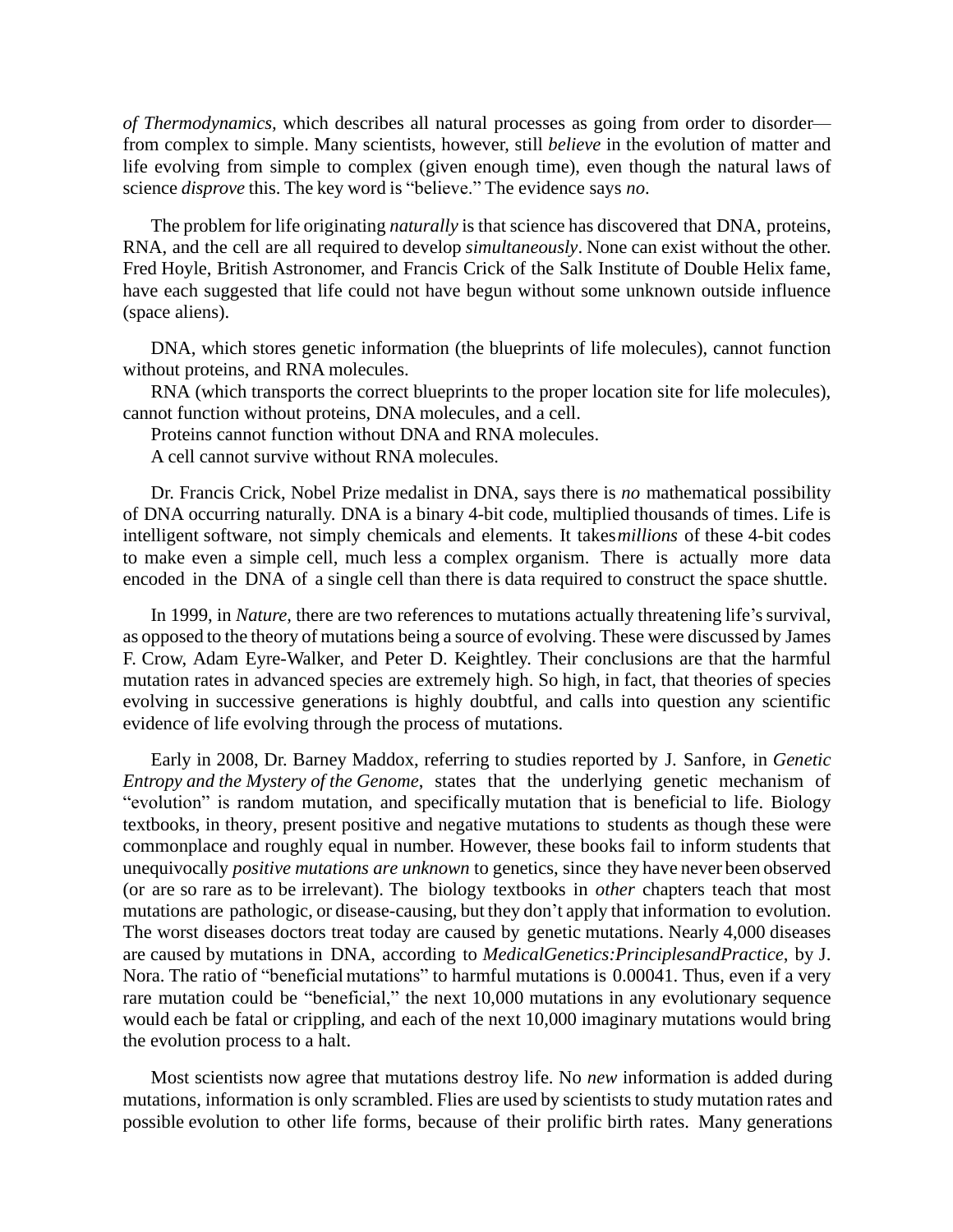of flies can be studied in a short amount of time. Scientists excuse the reason flies' offspring always die when they mutate, by explaining that flies have probably evolved to their highest state already.

Many Paradigm B biologists point to the subject of "irreducible complexity" as evidence that life forms cannot possibly evolve from one kind to another. Irreducible complexity states that all parts are needed for a life component to operate without dying. Like a mouse trap, you cannot remove one of the basic parts without eliminating its ability to work. This is true of basic parts in a cell also. If one part is removed, then it dies, meaning that all parts need to be in place *simultaneously*. In the flagellum, a hair-like appendage extending from a cell (one small part of a cell which allows the cell to maneuver), actually has 40 separate parts needed at the same time, or the flagellum is inoperative. Some scientists have countered with the theory called the "Co-opt Theory," where parts needed are borrowed from o the r already existing life forms, so that the "new" life form doesn't have to "make" all the parts at the same time. Of course the flagellum (again – only a small part of a cell), requires 30 parts which are *unique* to it alone.

 Dr. Andrey Cherstvy of the Max Planck Institute for Physics of Complex Systems in Germany, along with Gary Vezzon of the Institute for Basic Sciences, have shown that electrostatic effect of

DNA favor *like species* interaction over *different* species interaction. For decades now, the theory of evolution has relied upon the assumption that new information must be added into one species. Mutations have been proven to be overwhelmingly destructive, and therefore, only by some process of sharing of information has the theory of evolution been able to try and explain how the DNA structure can evolve with *new,* non-destructive information. It has been known for a long time now, that one of the mechanisms used by DNA sequences to link together is the attraction of these sequences to each other, due to their electrostatic charge, which is quite large. But, electrostatic charges of DNA sequences from different species have been shown to actually be repulsive to each other. Thus, sequences of DNA information from different species would never mix because their electrostatic charges would repulse each other.

It has become evident that there is *no* evidence for *Macro-* evolution. *Micro***-**evolution however, does not require "*new*" information in order to change a species slightly, which we do see evidence of. But, macro-evolution, where large changes are needed with "*new*" information, in order to change one species into a different species, is not supported by any evidence—it is only a theory that this is how life must have come into being.

There are many races in the human species. Research done by J. Tennessen has shown that the *maximum* time needed for todays varied race populations would require 5,115 years for the diversity of the human genome we see today.

Studies released in 2006, in the February issue of "Newsweek," detail how science, using mDNA (mitochondrial DNA—DNA passed down to the females of a population), has been able to trace the path humans took after the first humans left their place of origin (*believed* to be East Africa/Western Sahara). This evidence matches the description given in the Bible of how people would have spread around the world after the flood of Noah's time (with one difference, of course, between the Bible and conventional science—*Time)*. Under the biblical understanding, this all occurred over a period of 4,000 years, whereas, under the evolutionary theory, this